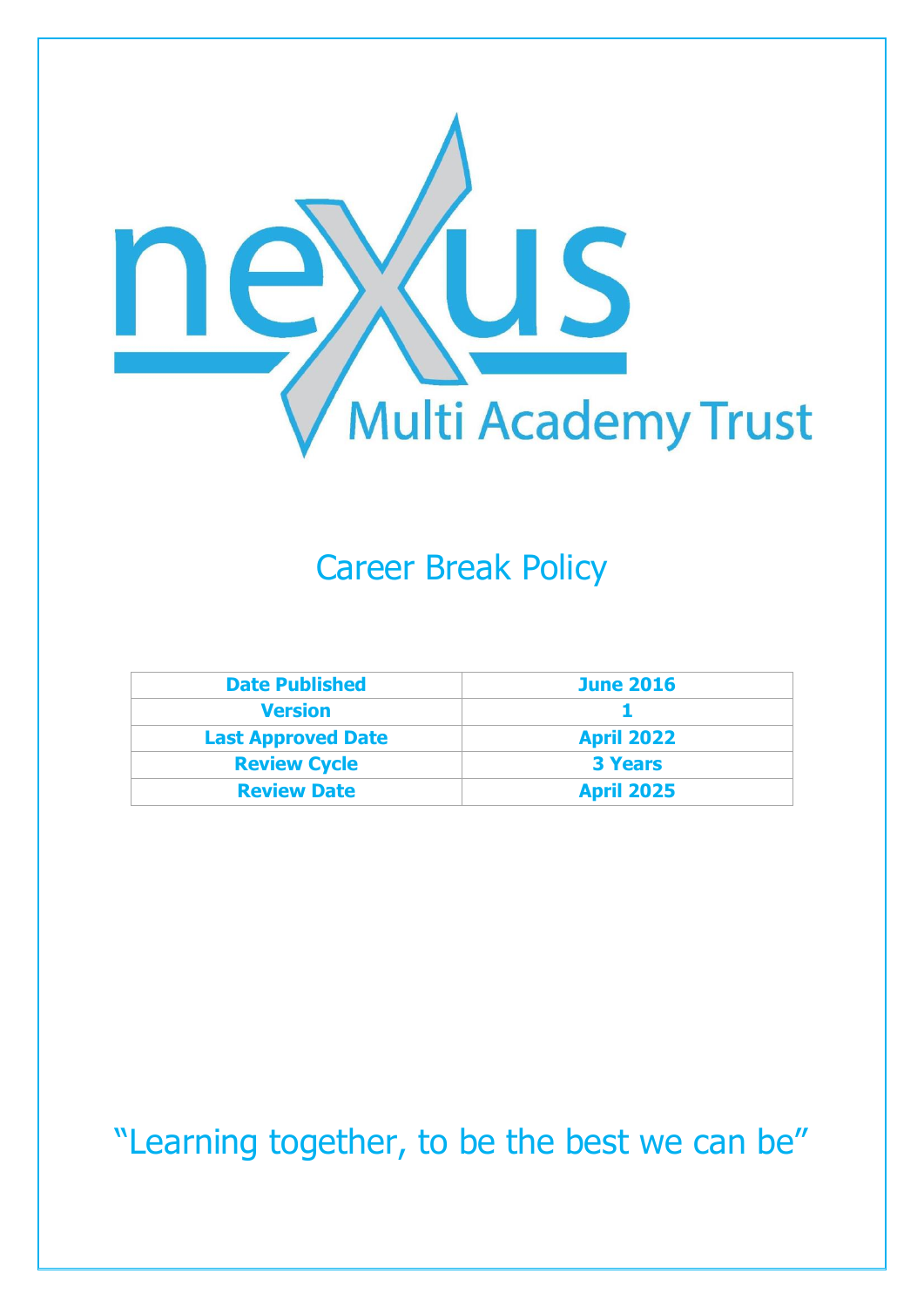

# 1. Scope

- 1.1. The scheme is applicable to all permanent employees (full time, part time or job share) with at least 2 years continuous service.
- 1.2.Employees covered must have at least 5 years potential service left with the Trust on their expected return from their career break

## 2. Policy

- 2.1. The Career Break Scheme is designed to enable Employees to negotiate a break of up to 5 years.
- 2.2.Employees taking a break of up to 2 years will be on authorised unpaid leave and return to their former post and same grading level at the end of the career break. The vacancy created by an employee taking a career break will, if covered, be on a temporary basis.
- 2.3. In the case of an employee taking a career break in excess of 2 years, they will be required to resign from their post.

## 3. Purpose

- 3.1.The purpose of the Career Break Scheme is to compliment the range of work-life balance policies and procedures which promote a flexible workforce and enable employees to balance their home and work commitments, as well as meeting recommended standards for Equal Opportunities working practices.
- 3.2.The scheme is intended to provide support and assistance to employees with caring and domestic responsibilities or wishing to undertake voluntary work or studies. Furthermore the scheme seeks to overcome some of the difficulties that may be faced by employees returning to work after a significant absence.
- 3.3.The scheme will enable the Trust to retain the skills and experience of employees and continue to benefit from the investment of training and development in those individuals.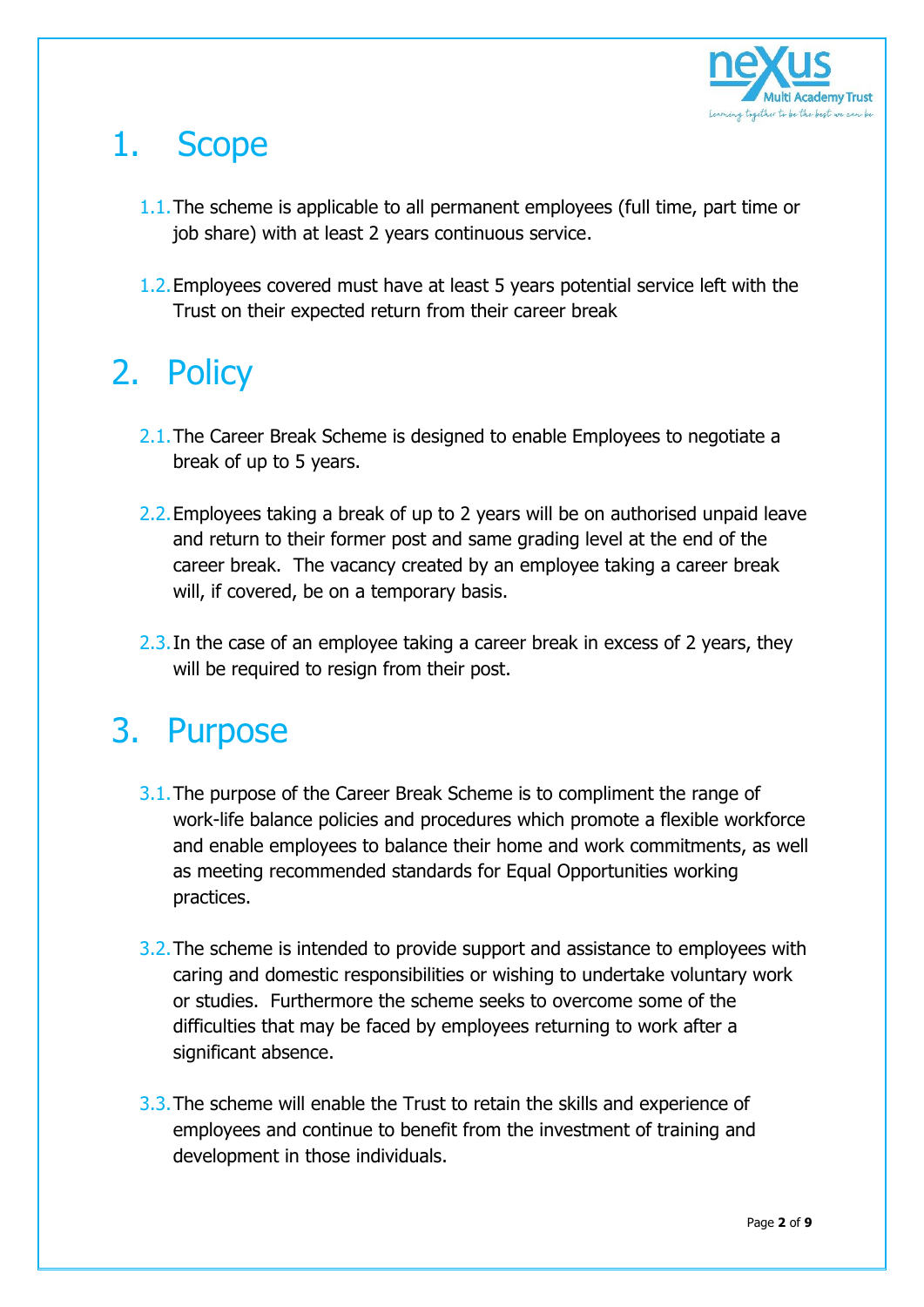

- 3.4.Employees may request a career break to:-
	- **Care for young children;**
	- Care for elderly or sick relatives;
	- Care for other dependants;
	- **Undertake suitable voluntary work:**
	- **Undertake long term/full time study;**
- 3.5.This list is for illustrative purposes and is not exhaustive.

# 4. General Terms of the Scheme

- 4.1.Employees wishing to participate in the scheme should initially apply to their Headteacher giving not less than three months' notice of the desired start date. Where this is not possible, for example in circumstances such as a sudden serious illness of a dependant, as much notice as possible is required.
- 4.2.Employees must state on their application form their intended date of return. Any proposed changes to this date must be agreed with the employee's line manager.
- 4.3.Employees can apply for a career break on more than one occasion but there should be at least a two year period of continuous employment (part or full time) in between breaks.
- 4.4.When considering an application for a career break the Headteacher will consider the employment record of the individual, taking into account their sickness and disciplinary records.
- 4.5.A decision whether or not to agree a career break will be given by the Headteacher having paid due regard to the needs of the School. The employee should be informed in writing of this decision within 10 working days.
- 4.6.If approval is denied and the employee wishes to appeal against the decision, the normal grievance procedure will apply. However, every effort should be made to address any such situation informally in the first instance.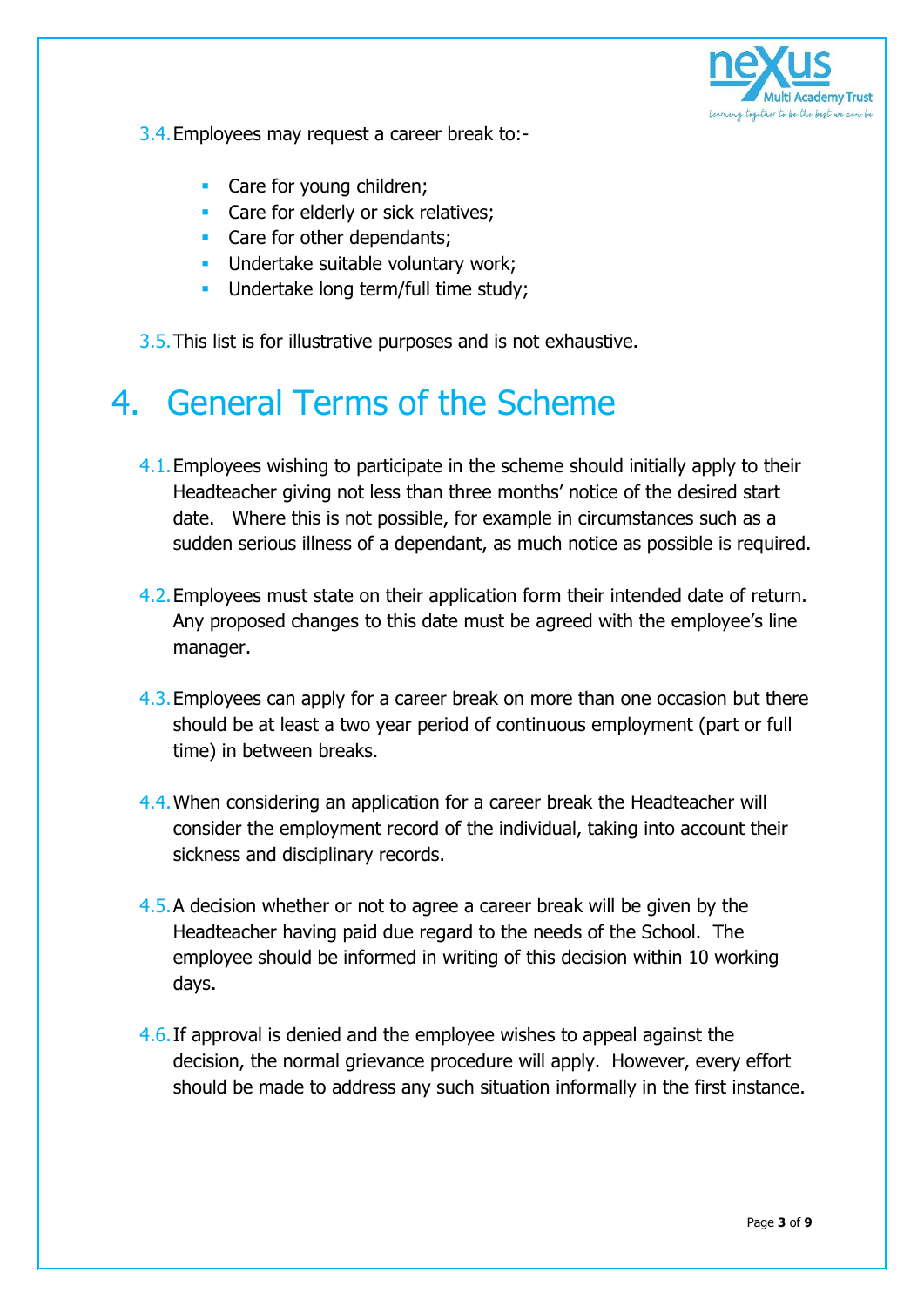

- 4.7.In respect of rules applying to training expenses, employees will be required to repay the cost of any applicable training before the career break starts, if the start date is within two years of the training being completed.
- 4.8.Employees will be expected to take their pro rata entitlement of annual leave prior to the commencement of their career break. Any leave not taken prior to a career break will be lost.
- 4.9.The period of the career break will not break continuity of service for establishing the employee's entitlement to employment rights in respect of unfair dismissal and redundancy. However, the period of the break will not count towards incremental progression or reckonable service in any calculations for pension or long service award purposes.
- 4.10. There will be no entitlement to any Occupational Sick Pay or Occupational Maternity Pay for the duration of the career break, or for any sickness absence commencing on the due date of return. Statutory Sick Pay or Statutory Maternity pay will be payable subject to meeting statutory requirements.
- 4.11. Employees on a career break will be expected to maintain the general standards of behaviour as set out in the Trust's Code of Conduct.
- 4.12. During the break the employee may be required to attend their normal place of employment for up to 5 days a year, subject to agreement. These days may be used by the School to ensure the employee is kept up to date with developments e.g. different systems installed, new legislation which affects the job, new staffing structures, updating of skills, etc. The employee will be paid for these days at their previous spinal column point or its equivalent when they recommence work. Additional training days may be included by agreement.
- 4.13. Employees wishing to return to work following a Career Break of up to 2 years should commit this in writing and send it to the school Headteacher as soon as possible, and certainly no less than 3 months before their intended return. This will enable the School to give notice to temporary employees or allow time for any suitable vacancies to be circulated well in advance of the date of return. The intended date of return may be subject to change if the employee accepts a new position. Those on a Career Break of over 2 years should write to the school Headteacher, informing them of their wish to return to employment.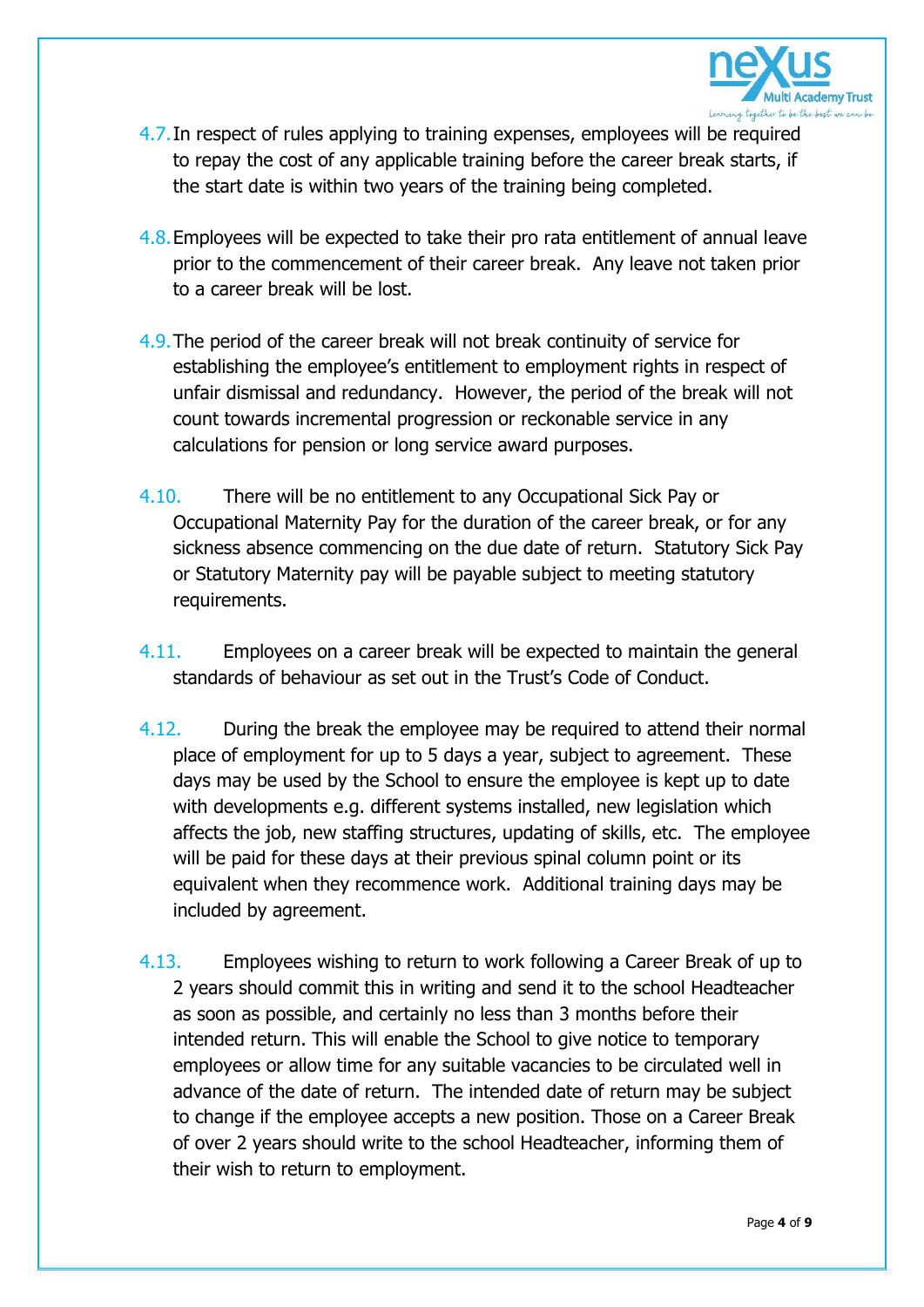

- 4.14. In exceptional circumstances, the Trust reserves the right to delay the return to work after a career break by 28 days.
- 4.15. Once a written return to work letter has been received an interview will be arranged by the Headteacher to discuss the options available to the returning employee, including any additional professional updating.
- 4.16. The school will provide an induction for the employee on return. This should include (where applicable):-
	- **Updating on any changes to the staffing structure;**
	- **Support to build the confidence of the employee;**
	- **An early appraisal.**
- 4.17. On return to work, contractual annual leave entitlement (where applicable) will be pro-rata for the remainder of the leave year, as applicable to the spinal column point of the post. However, a return to work must occur before any annual leave is taken.

#### 5. Career Breaks of 2 Years or Less

- 5.1.It is not necessary for the employee to resign from employment with the Trust. The employee remains employed by the Trust throughout the duration of the career break.
- 5.2.The employee should state their intention to take a career break and the date this is due to begin. If possible the intended length of the break should also be indicated.
- 5.3.The post vacated by the employee taking a career break may be filled on a temporary basis.

## 6. Career Breaks of Over 2 Years

6.1.If approval has been given for the employee to take a career break of more than 2 years the employee should resign from their current post stating the intention to take a career break and the date this is due to begin. If possible the intended length of the break should also be indicated.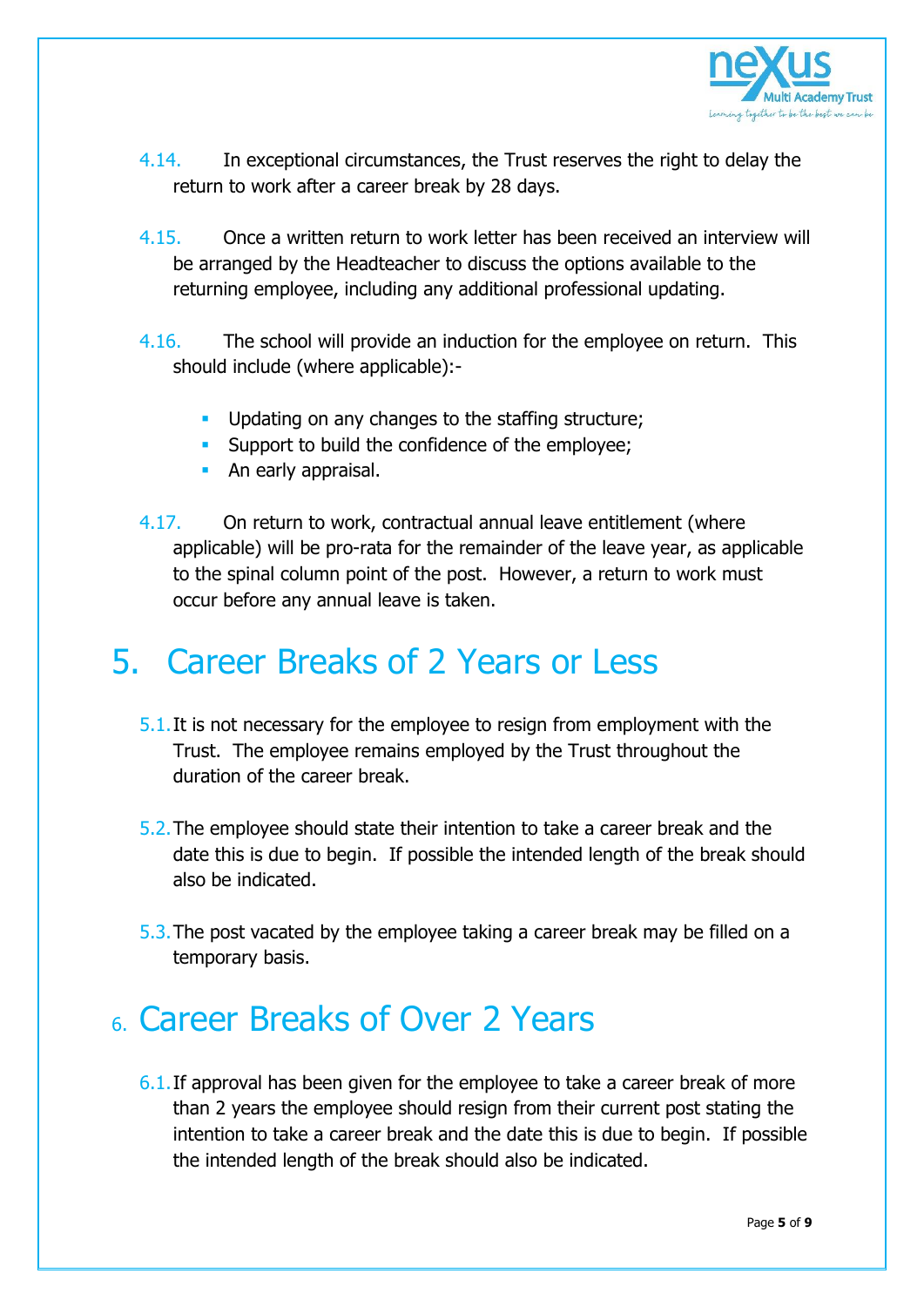

- 6.2.The employee's contract of employment ends on leaving the Trust at the commencement of the career break.
- 6.3.The vacancy created by an employee taking a career break can be filled on a permanent basis.
- 6.4.An employee wishing to return to employment following a Career break of over 2 years should write to their giving three months' notice of their wish to return to employment within the Trust.
- 6.5.Although no guarantee of a job can be made, an employee wishing to return will be registered on a redeployment list. Every effort will be made to reemploy the employee in the same school, at the same spinal column point or its equivalent, in the same or similar type of post.
- 6.6.If this is not possible the employee will be notified of any other opportunities within the Trust and its member schools and given a guaranteed interview subject to meeting essential criteria required for the post. This process will be managed by the employing school. In the event of a suitable alternative post not being available the case should be referred to the Chief Executive Officer for further consideration. If appointed, a new contract of employment will be issued and the terms and conditions applicable to the post will apply. The Trust's policy in respect of pay protection will not apply for career breaks in excess of 2 years, but discretion regarding starting salary may be exercised by the employing school.

# 7. Maternity

7.1. If an employee wishes to take advantage of a career break after maternity leave the normal maternity provisions will apply. The career break may begin at the end of the 26/52 week of maternity leave unless an agreement has been reached to begin a break under the scheme earlier. Employees who have received 12 weeks' contractual half pay, and do not return to work after the birth for a required minimum period of 3 months will be required to refund the monies paid, or such part thereof, as the Trust may decide. Payments made to an employee by way of statutory maternity pay are not refundable.

# 8. Pensions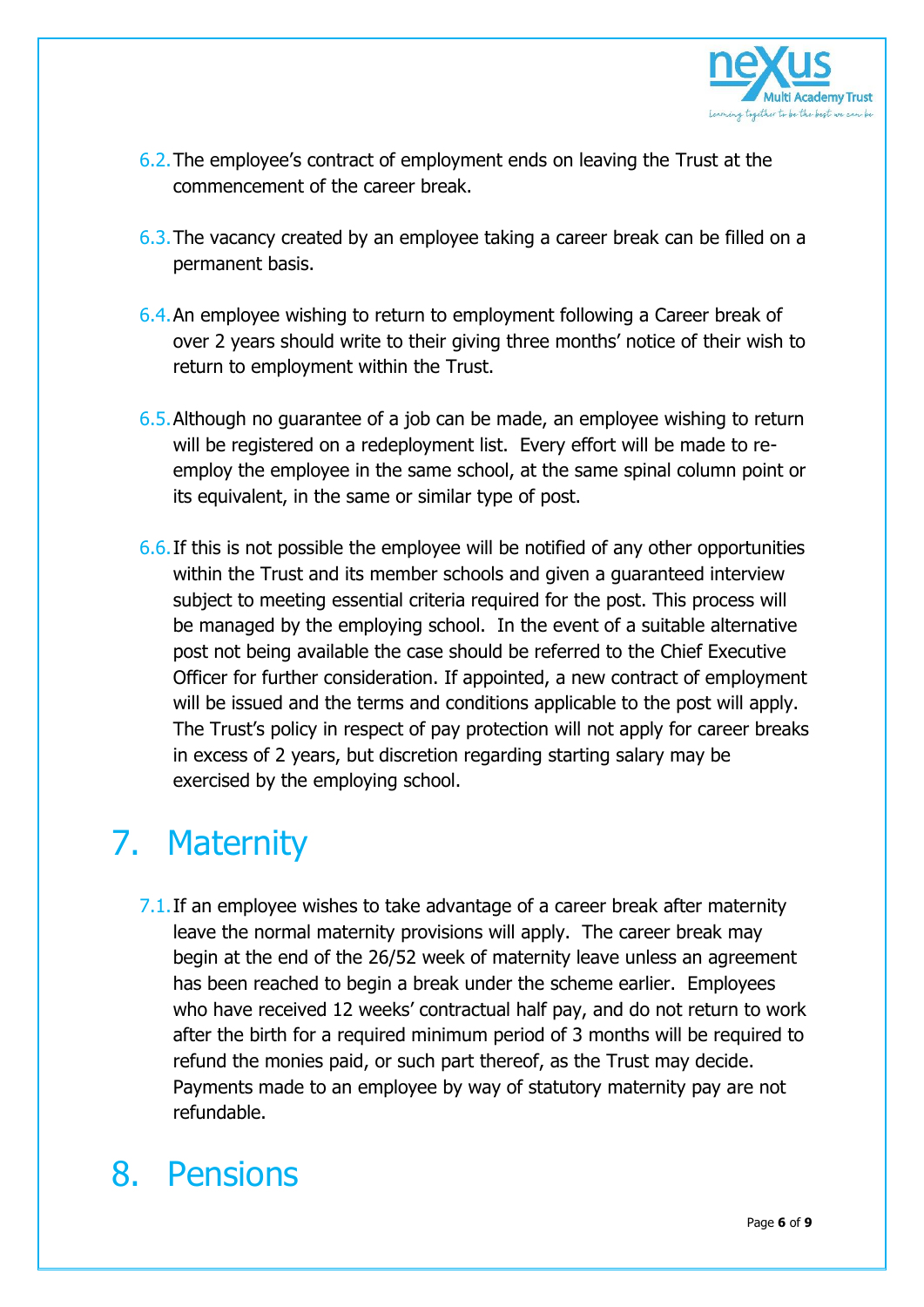

- 8.1. Employees are advised to discuss the effect the break will have on their superannuation record with the Pensions Service in advance of finalising any agreement, in order that a fully informed decision in respect of taking a career break can be made.
- 8.2.The period of unpaid absence will be classed as "non-pensionable" service and no employee or employer pension contributions will be made.
- 8.3.Employees taking a career break of less than two years can buy extra pension to cover the period of absence by undertaking to pay an Additional Pension Contribution (APC) over a period of time or by paying a one-off lump sum.
- 8.4.Employees taking a career break of over two years will leave the pension scheme upon commencement of the career break. Pension benefits will be preserved or contributions refunded if the employee has less than two years active membership. Upon return to employment with the Trust the employee will automatically re-join the pension scheme as a new member.

### 9. Termination of the Scheme

- 9.1.The career break can be terminated in two different ways:-
	- **•** Completion
	- Withdrawal
- 9.2.Once an employee has returned to paid employment within the Trust the arrangement is completed and therefore terminated.
- 9.3. Employees can withdraw from the scheme by giving written notice to the Headteacher that they no longer wish to participate and forfeit their right to return.
- 9.4.The Trust can withdraw the scheme if an employee fails to meet his or her commitments under the scheme. Employees will be given the opportunity to discuss and explain the situation before the scheme is withdrawn.
- 9.5.In the case of an employee on a career break in excess of two years, when they have given notice of their intention to return but a suitable post has not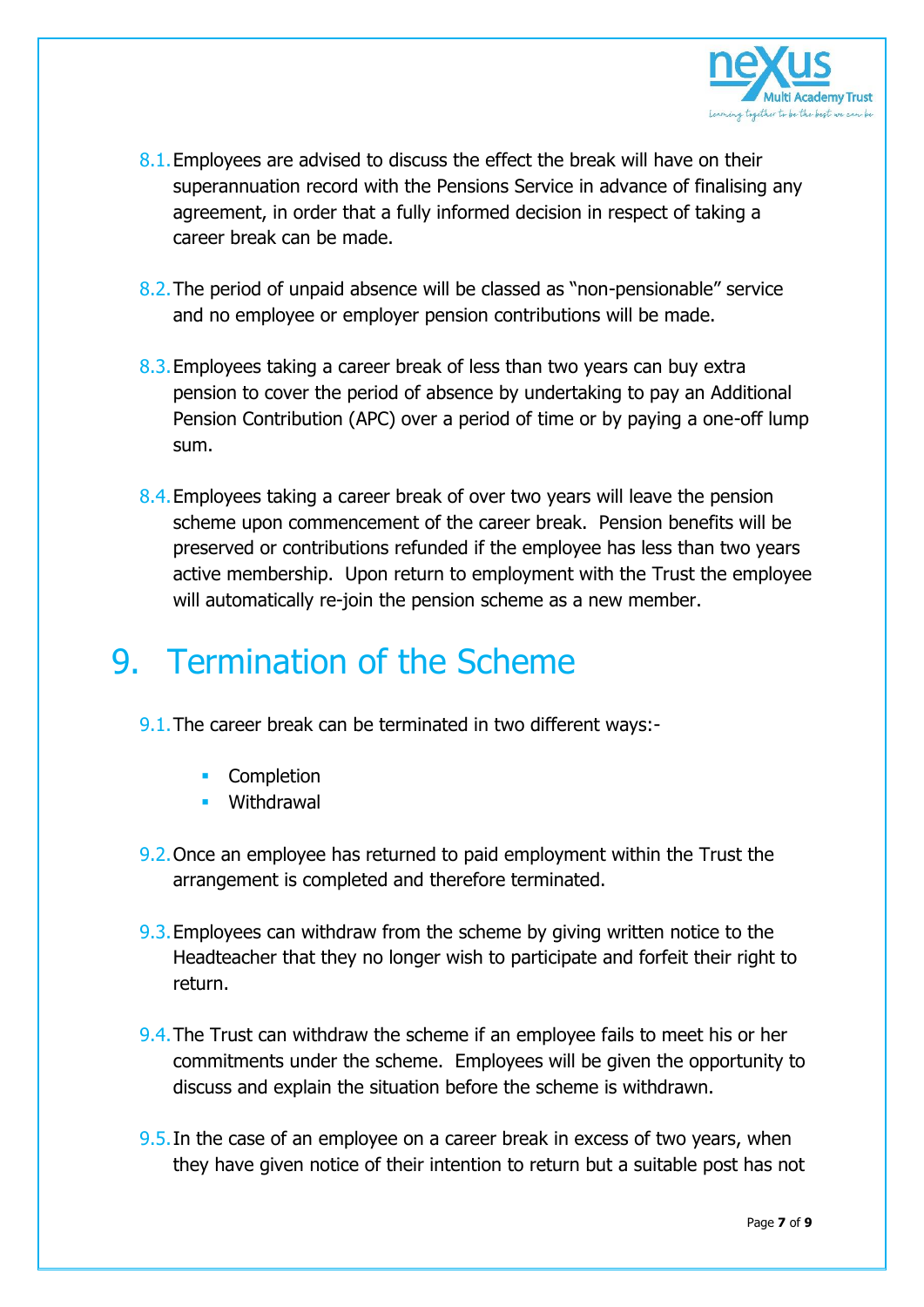

been identified and any possible extensions have lapsed the employee will have no expectation to any further assistance from the Trust and their employment relationship with the Trust will come to an end.

## 10. Additional Guidance Notes

- 10.1. If approval to participate in the scheme is given to an employee, a copy of the confirmation letter should be sent to the school Business Manager and logged on the payroll system before being filed in the employee's personal file. Copies of the confirmation of return to work form should be dealt with in the same way.
- 10.2. Every effort should first be made to find a post in the same school, in the same or similar post, on the previous spinal column point or its equivalent.
- 10.3. Employees must be provided with a copy of the Career Break Scheme. They should also be given the opportunity to have any aspect of the scheme they are unclear about explained to them.
- 10.4. Once approval has been confirmed for a Career Break application, schools should ensure the necessary payroll administration processes are completed, noting any loans outstanding or other relevant information.

# 11. Summary of Joint Commitments

- 11.1. The Trust's commitments:-
	- 11.1.1. Apply the scheme fairly and consistently, taking into account the specific circumstances relating to individuals as well as the needs of the school;
	- 11.1.2. To fully substantiate and record any reasons for non-approval;
	- 11.1.3. Ensure terms of the scheme are fully explained to every applicant, including confirmation to those requesting a break of more than 2 years that there is no guarantee of a post on return, although every effort will be made to search for one;
	- 11.1.4. Arrange by agreement, for attendance in the workplace by the employee for up to 5 days a year and to ensure payment for those days